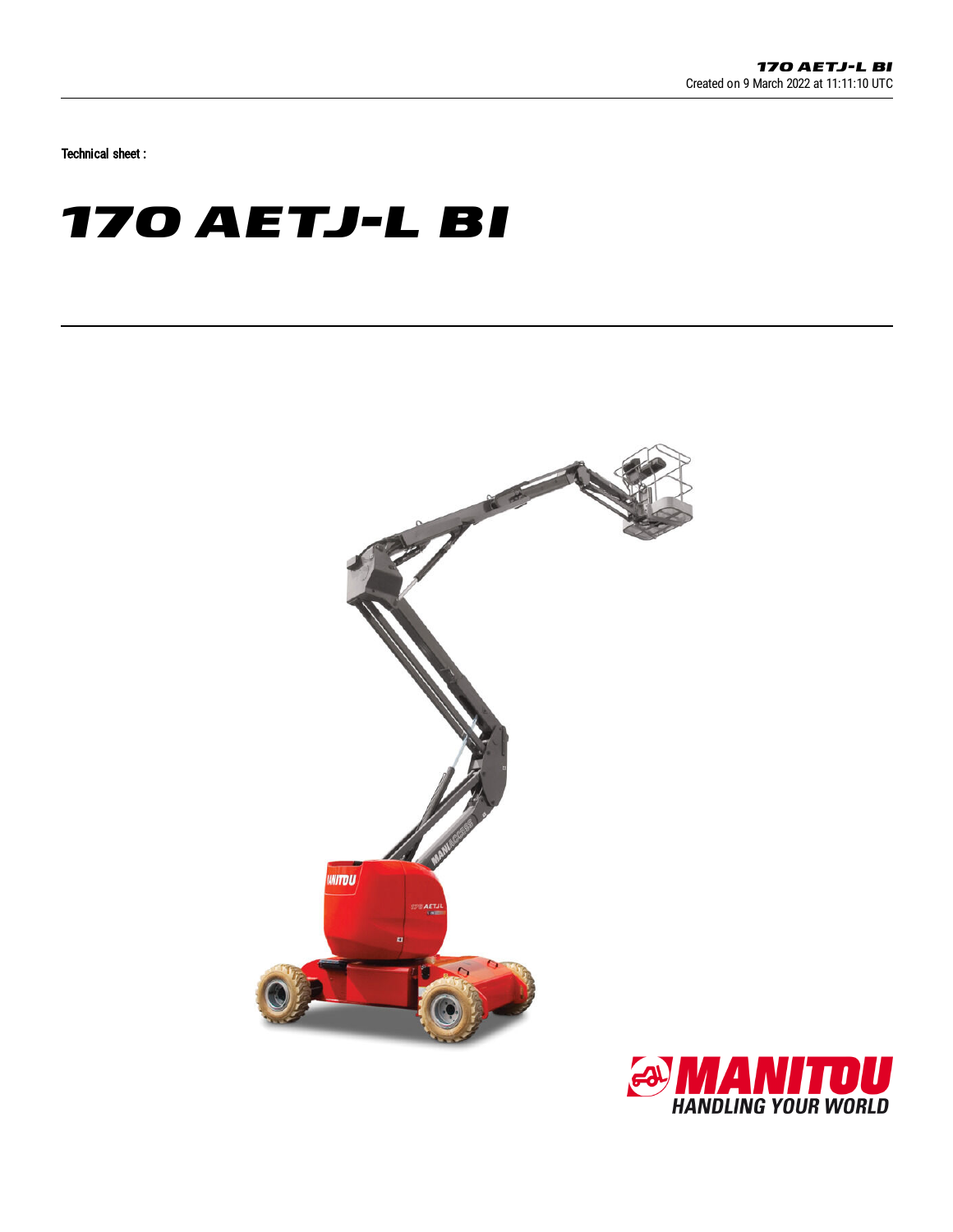| <b>Capacities</b>                        |         | <b>Metric</b>                 |
|------------------------------------------|---------|-------------------------------|
| Working height                           | h21     | 17.03 n                       |
| Platform height                          | h7      | 15.03n                        |
| Max. outreach                            |         | 9.43 m                        |
| Overhang                                 | h31     | $7.27 \text{ m}$              |
| Pendular arm rotation (top / bottom)     |         | $+62 °/ -5$                   |
| Platform capacity                        | Q       | 230 kg                        |
| <b>Turret rotation</b>                   |         | 355°                          |
| Platform rotation (right / left)         |         | 70°/70                        |
| Number of people (inside / outside)      |         | 2/2                           |
| <b>Weight and dimensions</b>             |         |                               |
| Platform weight*                         |         | 7435 kg                       |
| Platform dimensions (length x width)     | lp / ep | $1.20$ m x 0.                 |
| Overall width                            | b1      | 1.91 <sub>m</sub>             |
| Overall length                           | 1       | $6.99$ m                      |
| Overall height                           | h17     | 2.10 m                        |
| Overall length (stowed)                  | 19      | 5.27 m                        |
| Overall height (stowed)                  | h18     | 2.13 m                        |
| Floor height (access)                    | h20     | 0.40 m                        |
| Jib length                               | 113     | $1.26$ m                      |
| Counterweight offset (turret at 90°)     | a7      | 0 <sub>m</sub>                |
| Internal turning radius (over tyres)     | b13     | 1.97 <sub>m</sub>             |
| External turning radius                  | Wa3     | 4.27 m                        |
| Tailswing                                |         | 0 <sub>m</sub>                |
| Ground clearance at centre of wheelbase  | m2      | $0.18$ m                      |
| Wheelbase                                | y       | $2.20 \text{ m}$              |
| Performances                             |         |                               |
| Drive speed - stowed                     |         | 6 km/h                        |
| Drive speed - raised                     |         | $0.60$ km                     |
| Gradeability                             |         | 21 %                          |
| Permissible leveling                     |         | $5~^\circ$                    |
| Wheels                                   |         |                               |
| Tyres type                               |         | Foam Filled Nor               |
| Dimensions of front wheels / rear wheels |         | $0,65x0,25m - 0,$             |
| Drive wheels (front / rear)              |         | 0/2                           |
| Steering wheels (front / rear)           |         | 2/0                           |
| Braking wheels (front / rear)            |         | 0/2                           |
| <b>Engine/Battery</b>                    |         |                               |
| Electric engine power rating             |         | 2 x 4.50                      |
| Electric Pump                            |         | 3.70 kV                       |
| I.C. Engine power rating / Power (kW)    |         | 12 Hp / 9.2                   |
| Battery / Batteries capacity             |         | 48 V / 300                    |
| Integrated charger (V / A)               |         | 48 V / 45                     |
| <b>Miscellaneous</b>                     |         |                               |
| <b>Ground Pressure</b>                   |         | 14.48 dan/                    |
| Hydraulic Pressure                       |         | 200 Ba                        |
| Hydraulic tank capacity                  |         | 121                           |
| Fuel tank                                |         | 301                           |
| Vibration on hands/arms                  |         | $< 2.50$ m                    |
| Standards compliance                     |         |                               |
|                                          |         | European directives: 2006/42/ |
| This machine is in compliance with:      |         | EN280:2013) - 2004/108/EC     |

1 7.0 3 m

1 5.0 3 m

9.4 3 m

7.2 7 m

+ 6 2 ° / - 5 9 °

2 3 0 k g

7 0 ° / 7 0 °

7 4 3 5 k g

| $1.20$ m x $0.92$ m       |
|---------------------------|
| 1.91 <sub>m</sub>         |
| 6.99 m                    |
| 2.10 <sub>m</sub>         |
| 5.27 m                    |
| 2.13 m                    |
| 0.40 <sub>m</sub>         |
| 1.26 <sub>m</sub>         |
| 0 <sub>m</sub>            |
| 1.97 m                    |
| 4.27 m                    |
| 0 <sub>m</sub>            |
| 0.18 m                    |
| 2.20 m                    |
|                           |
| $6$ km/h                  |
| $0.60$ km/h               |
| 21 %                      |
| 5°                        |
|                           |
| Foam Filled Non Marking   |
| 0,65x0,25m - 0,65x0,25m   |
| 0/2                       |
| 2/0                       |
| 0/2                       |
|                           |
| 2 x 4.50 kW               |
|                           |
| 3.70 kW                   |
| 12 Hp / 9.20 kW           |
| 48 V / 300 Ah             |
| 48 V / 45 A               |
|                           |
| 14.48 dan/cm2             |
| 200 Bar                   |
| 12 <sub>1</sub>           |
| 30 <sub>1</sub>           |
| $< 2.50$ m/s <sup>2</sup> |

uropean directives: 2006/42/EC- Machinery (revised<br>EN280:2013) - 2004/108/EC (EMC) - 2006/95/EC<br>(Low voltage)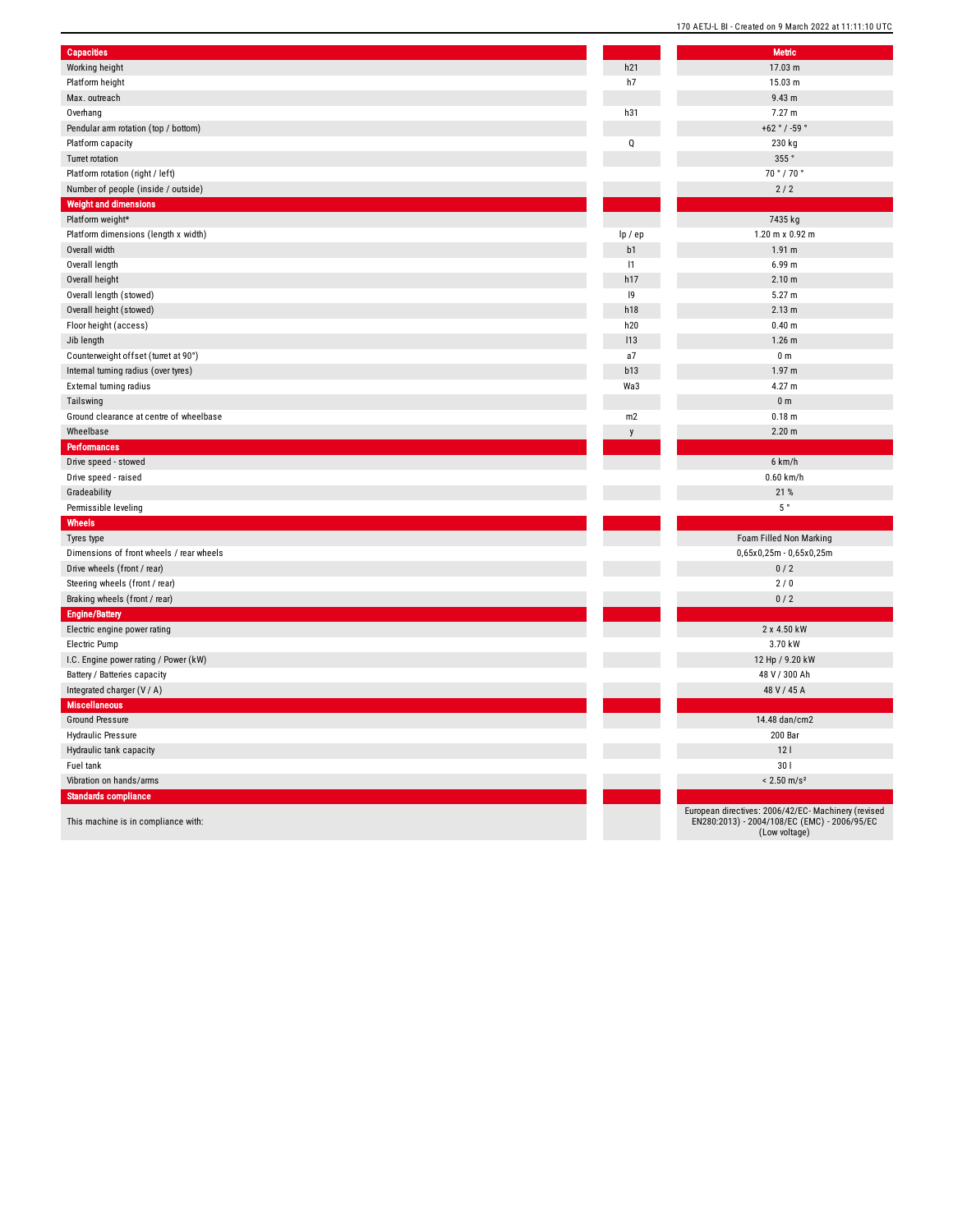### 170 AETJ-L BI - Load chart

# Load Chart metric

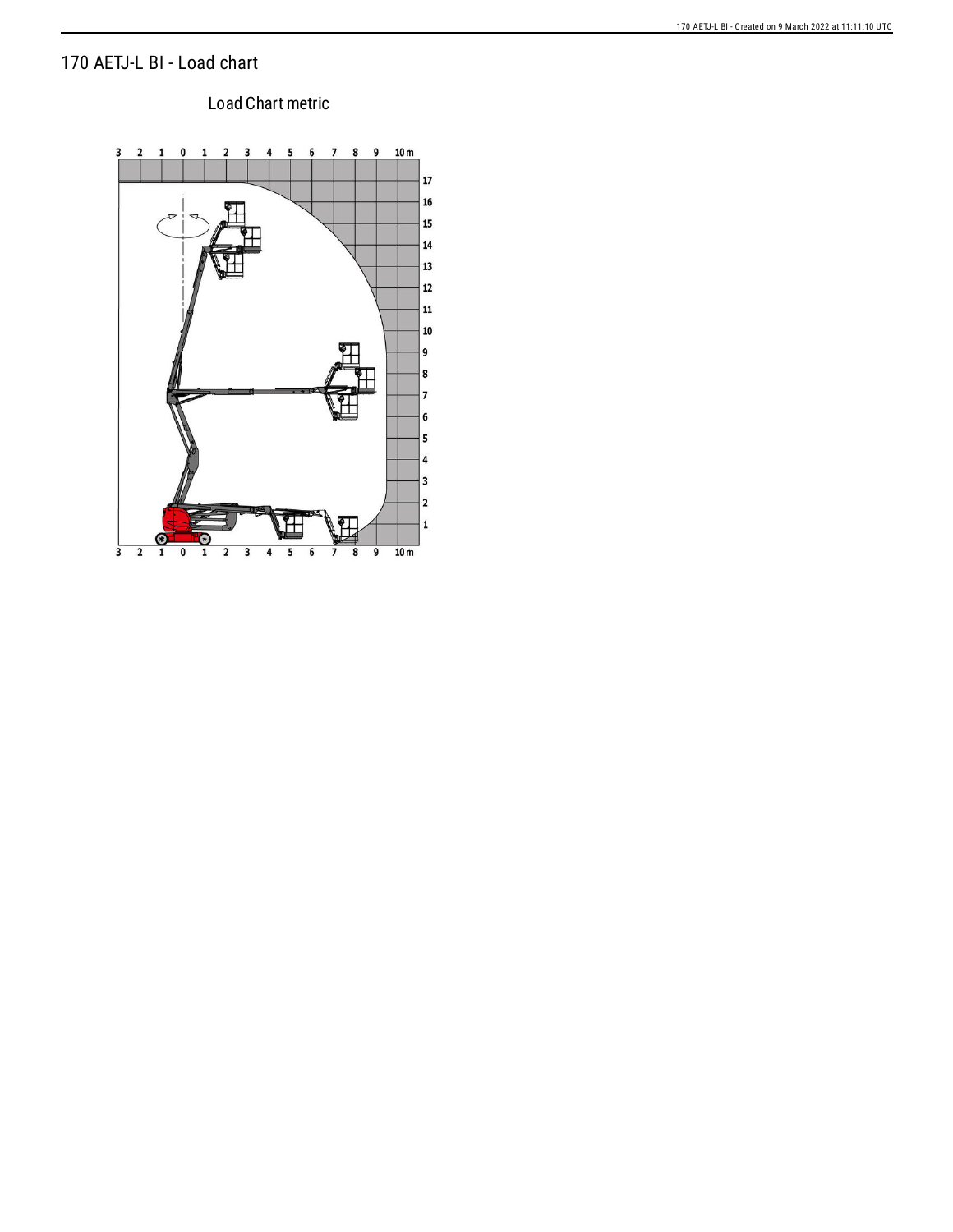## 170 AETJ-L BI - Dimensional drawing

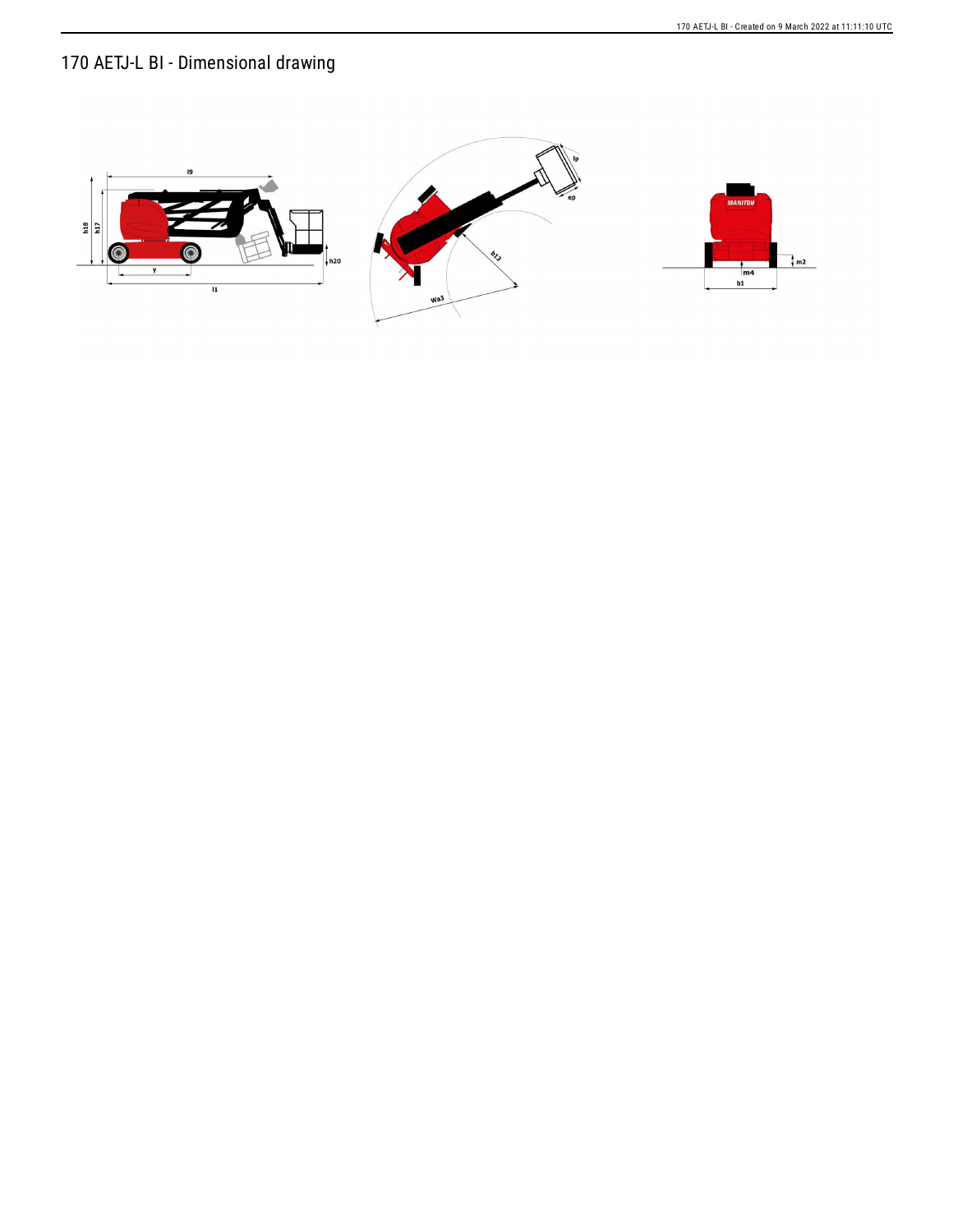### **Equipment**

#### Standard

230V Predisposition All-terrain, non-marking, foam-filled tyres Audible alarm and illuminated indicator lamp (leveling, overload, lowering) Battery charge indicator lamp CAN bus technology Easy Manager Emergency stop button in platform and on frame Hom in the platform Hour meter Integrated diagnostic assistance Manual emergency lowering Multi-voltage integrated charger Negative-type braking on rear wheels Pendular arm Platform with open-work floor Proportional controls Protective cover for control panel Slinging and securing rings Tool box in platform Traction battery Travel possible at maximum heig h t

#### **Optional**

| 110 or 230V plug with differential circuit breaker |
|----------------------------------------------------|
| Air predisposition                                 |
| Beep on every movement                             |
| Beep upon travel                                   |
| Biodegradable oil                                  |
| Centralized recharging of battery                  |
| Extreme cold oil                                   |
| <b>Flashing Light</b>                              |
| Lockable fuel cap                                  |
| Personalized paintwork                             |
| SMS: Safe Man System                               |
| Safety hamess                                      |
| Water predisposition                               |
| Working headlight in platform                      |